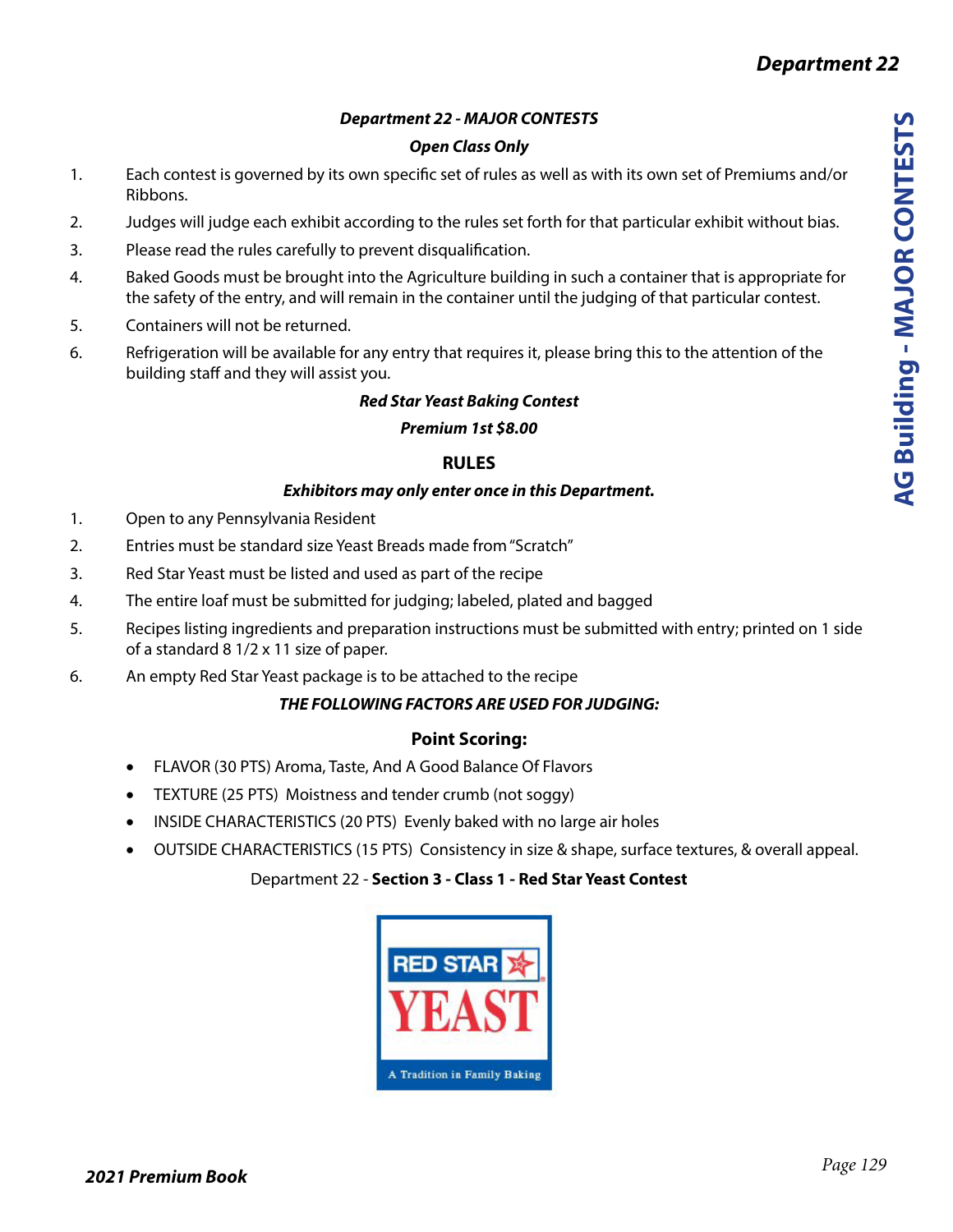## *Pennsylvania's Incredible Angel Food Cake Contest PREMIUMS: 1st \$25.00 2nd \$15.00 3rd \$10.00*

#### Department 22 - **Section 3 - Class 2 - 2021 Pennsylvania's Incredible Angel Food Cake Contest**

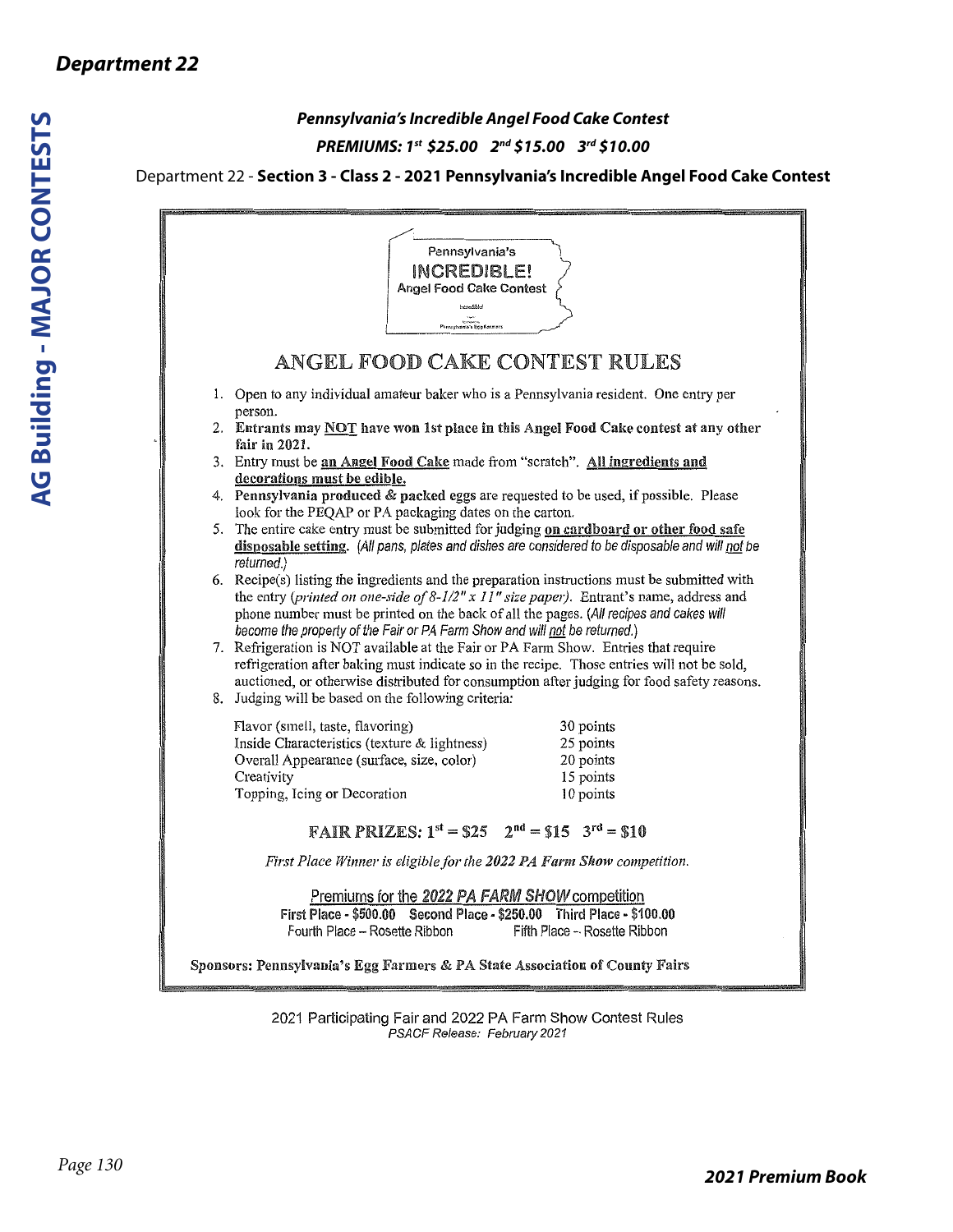## *Blue Ribbon Apple Pie Contest*

#### *PREMIUMS: 1st \$20.00*

#### Department 22 - **Section 3 - Class 3 - 2021 Blue Ribbon Apple Pie Contest**

#### **BLUE RIBBON APPLE PIE CONTEST**



INSTRUCTIONS TO BE USED BY FAIRS AT THEIR 2021 EVENT Each county/local fair is encouraged to conduct a 33rd Annual Blue Ribbon Apple Pie Contest at their 2021 event. Listed below are the criteria which we would like each fair to use in their contest. The certified first place winner from each fair will then have the opportunity to enter an apple pie in the BLUE RIBBON APPLE PIE CONTEST at the 2022 PENNSYLVANIA FARM SHOW.

RULES for local Fair and the PA Farm Show contests are as follows:

1. Open to any individual amateur baker who is a Pennsylvania resident. One entry per person.

- 2. Entrants may NOT have won 1st place in this Blue Ribbon Apple Pie contest at any other fair in 2021.
- 3. Entry must be a pic that must include at least 60% apples in the filling. It does not need to be a "traditional" two crusted apple pie and it can have a variety of fillings. All ingredients and decorations must be edible,
- 4. The entire pie must be submitted for judging in a food safe disposable pie pan. (All pans, plates and dishes are considered to be disposable and will not be returned.)
- 5. The recipe for the pie and pie crust must be submitted with the entry. It should be submitted on one side of 8 1/2" by 11" paper. The recipe must list all the ingredients, quantities, and the preparation instructions. Entrant's name, address and phone number must be printed on the back side of all the pages. (All recipes and pies will become the property of the Fair or PA Farm Show and will not be returned.)
- 6. Refrigeration is not available at the Fair or PA Farm Show. Entries that require refrigeration after baking must indicate so in the recipe. Those entries will not be sold, auctioned or otherwise distributed for consumption after judging for food safety reasons.

|  | Judging will be based on the following criteria:   |            |  |
|--|----------------------------------------------------|------------|--|
|  | Flavor                                             | 30 points  |  |
|  | Filling: consistency, doneness, moistness & flavor | 25 points  |  |
|  | Crust: color, flavor, texture doneness             | 20 points  |  |
|  | Overall Appearance                                 | 15 points  |  |
|  | Creativity                                         | 10 points  |  |
|  | <b>TOTAL</b>                                       | 100 Points |  |

Creativity is essential to a varied competition. Do not limit your contest to a "traditional" two-crusted apple pic. We are looking for a variety of fillings in the pies; the pie must include at least 60% apples in the filling.

The recipe for the pie and pie crust will also need to be submitted when entering at the Pennsylvania Farm Show,

Each Fair must sign a Certification Entry Form verifying the winning apple pie baker and this person will be eligible to enter the state competition at the 2022 Farm Show.

NOTE: If an individual has already won 1st place at another fair in 2021 for this Blue Ribbon Apple Pie contest, that individual is now considered qualified through that Fair to compete at the 2022 PA Farm Show and is no longer eligible to enter this contest at any upcoming Fairs.

First Place Winner is eligible for the 2022 PA Farm Show competition.

Premiums for the 2022 PA FARM SHOW competition First Place - \$500.00 Second Place - \$250.00 Third Place - \$100.00 Fifth Place - Rosette Ribbon Fourth Place - Rosette Ribbon

Sponsor: PA State Association of County Fairs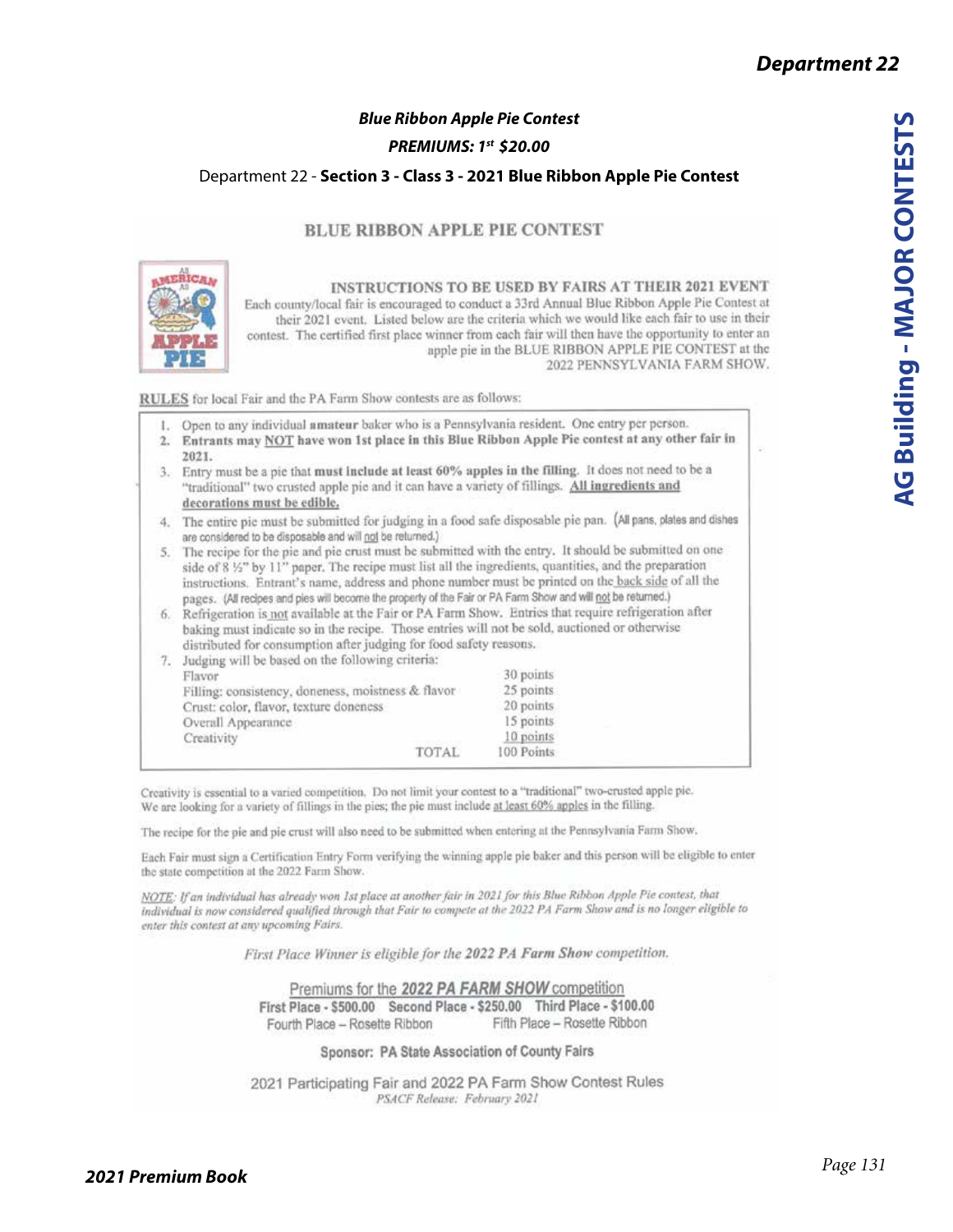## *Homemade Chocolate Cake Contest*

#### *PREMIUMS: 1st \$20.00*

#### Department 22 **- Section 3 - Class 4 - 2021 PA Preferred Chocolate Cake Baking Contest**

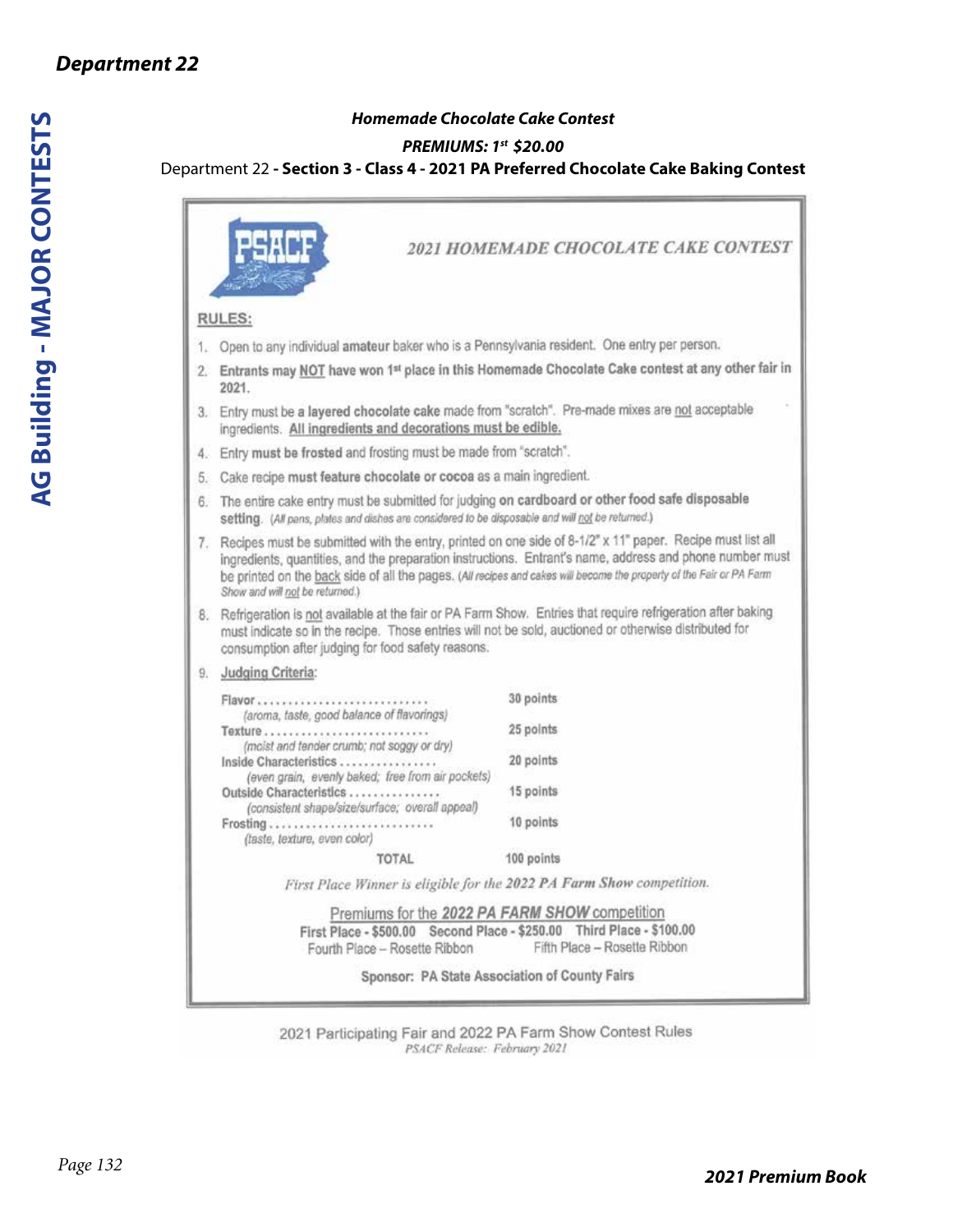## *PA Preferred Chocolate Cookie, Brownie Bar Baking Contest PREMIUMS: 1st \$20.00 2nd \$15.00 3rd \$10.00*

Department 22 - **Section 3 - Class 5 - 2021 PA Preferred Chocolate Cookie, Brownie Bar Baking Contest**



# 2021 PA Preferred® **Junior Baking Contest Cookies, Brownies and Bars**

The goal of the PA Preferred® Baking Contest is to encourage young people across the Commonwealth to participate in Pennsylvania's agricultural fairs by showcasing Pennsylvania grown and produced products in their contest entries.

RULES:

- 1. Open to any individual amateur baker (ages 8 through 18 at the time of the fair's contest) who is a Pennsylvania resident. One entry per person.
- 2. Entrants may NOT have won 1st place in this PA Preferred<sup>®</sup> Junior Baking contest at any other fair in 2021,
- 3. Entry must be six (6) individual sized portions of the baked entry item.
- 4. Entries must be made from scratch. Premade mixes are not acceptable ingredients. All ingredients and decorations must be edible.
- 5. At least two (2) PA Preferred® ingredients must be used in the recipe. Some examples of qualifying ingredients are PA Preferred<sup>®</sup> grains (such as oats or flour), butter, milk, eggs, fruits and/or vegetables.
- 6. A PA Preferred<sup>®</sup> logo is not required because not all PA Preferred® products carry the label. The name of the ingredient and the source is sufficient. For a list of acceptable products visit papreferred.com. Additionally, PA Preferred® staff will assist in locating PA Preferred® ingredients, as needed.
- 7. Entry must be submitted for judging on a food safe disposable setting. (All pans, plates and dishes are considered to be disposable and will not be returned.)
- 8. Recipe(s) must be submitted with the entry, printed on one side of 8-1/2" x 11" paper. Recipe must list all ingredients, quantities, and the preparation instructions. The name of each PA Preferred® ingredient must be clearly listed clearly along with the source that made/grew it (ex: PA Preferred Milk - Galiker's brand). Entrant's name, age, address and phone number must be printed on the back side of all the pages. (All recipes and cookiesbrownies-bars will become the property of the Fair or PA Farm Show and will not be returned.)
- 9. Refrigeration is not available at the fair or PA Farm Show. Entries that require refrigeration after baking must indicate so in the recipe. Those entries will not be sold, auctioned or otherwise distributed for consumption after judging for food safety reasons.
- 10. Judging Criteria:

| Flavor<br>(aroma, taste, good balance of flavorings)                                                                                |              | 30 points  |
|-------------------------------------------------------------------------------------------------------------------------------------|--------------|------------|
|                                                                                                                                     |              | 25 points  |
| (appropriate for the type of cookle, brownle or bar)<br>Inside Characteristics<br>(even grain, evenly baked; free from air pockets) |              | 20 points  |
| Outside Characterístics<br>(uniform size, shape, appearance; overall appeal)                                                        |              | 15 points  |
| Creativity                                                                                                                          |              | 10 points  |
|                                                                                                                                     | <b>TOTAL</b> | 100 points |

#### FAIR PRIZES:  $1^{st}$  = \$20  $2^{nd}$  = \$15  $3^{rd}$  = \$10

First Place Winner is eligible for the 2022 PA Farm Show competition.

Premiums for the 2022 PA FARM SHOW competition First Place - \$500.00 Second Place - \$250.00 Third Place - \$100.00 Fifth Place - Rosette Ribbon Fourth Place - Rosette Ribbon

#### Sponsor: PA Preferred®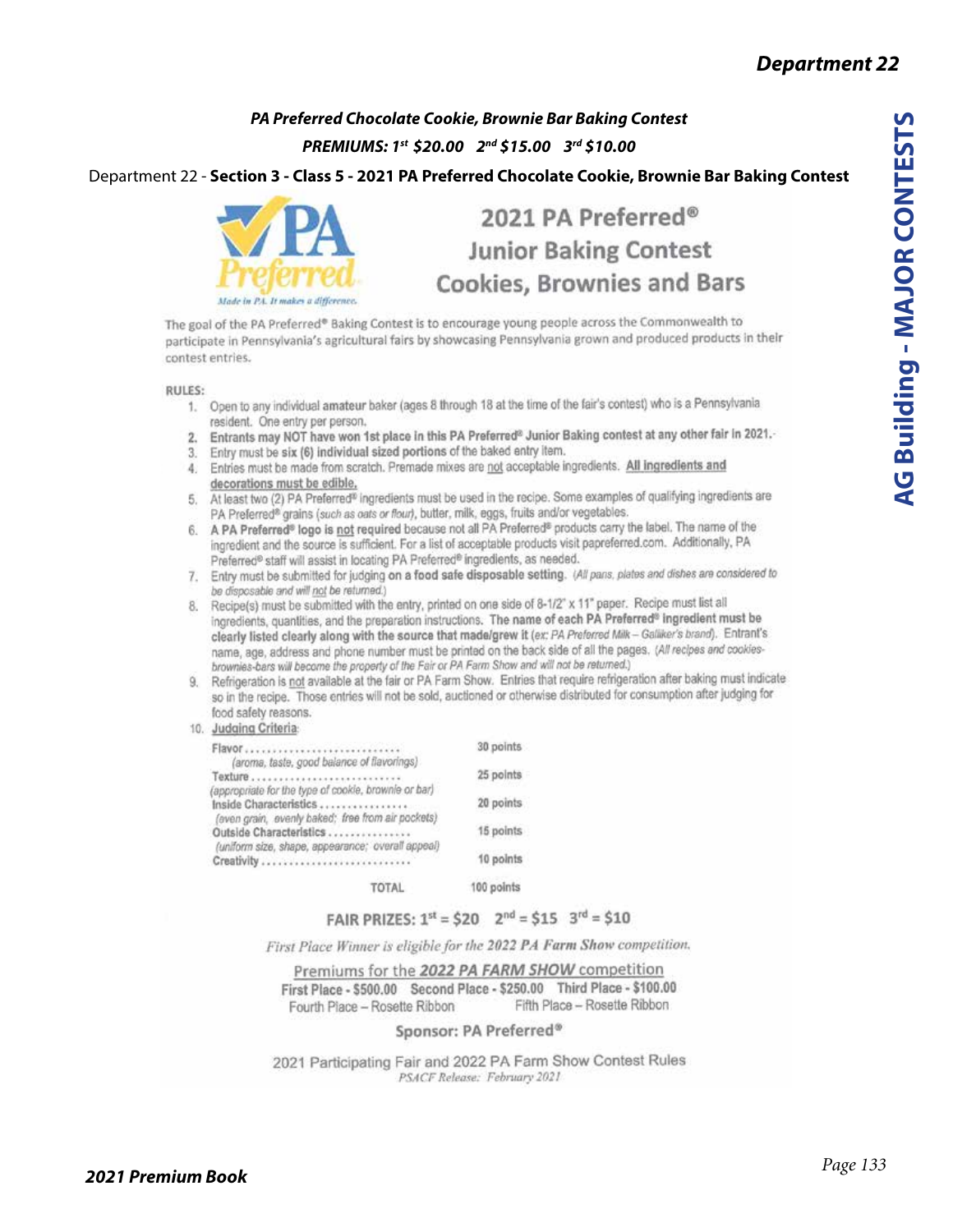## *PA Preferred Chocolate Cookie, Brownie Bar Baking Contest*

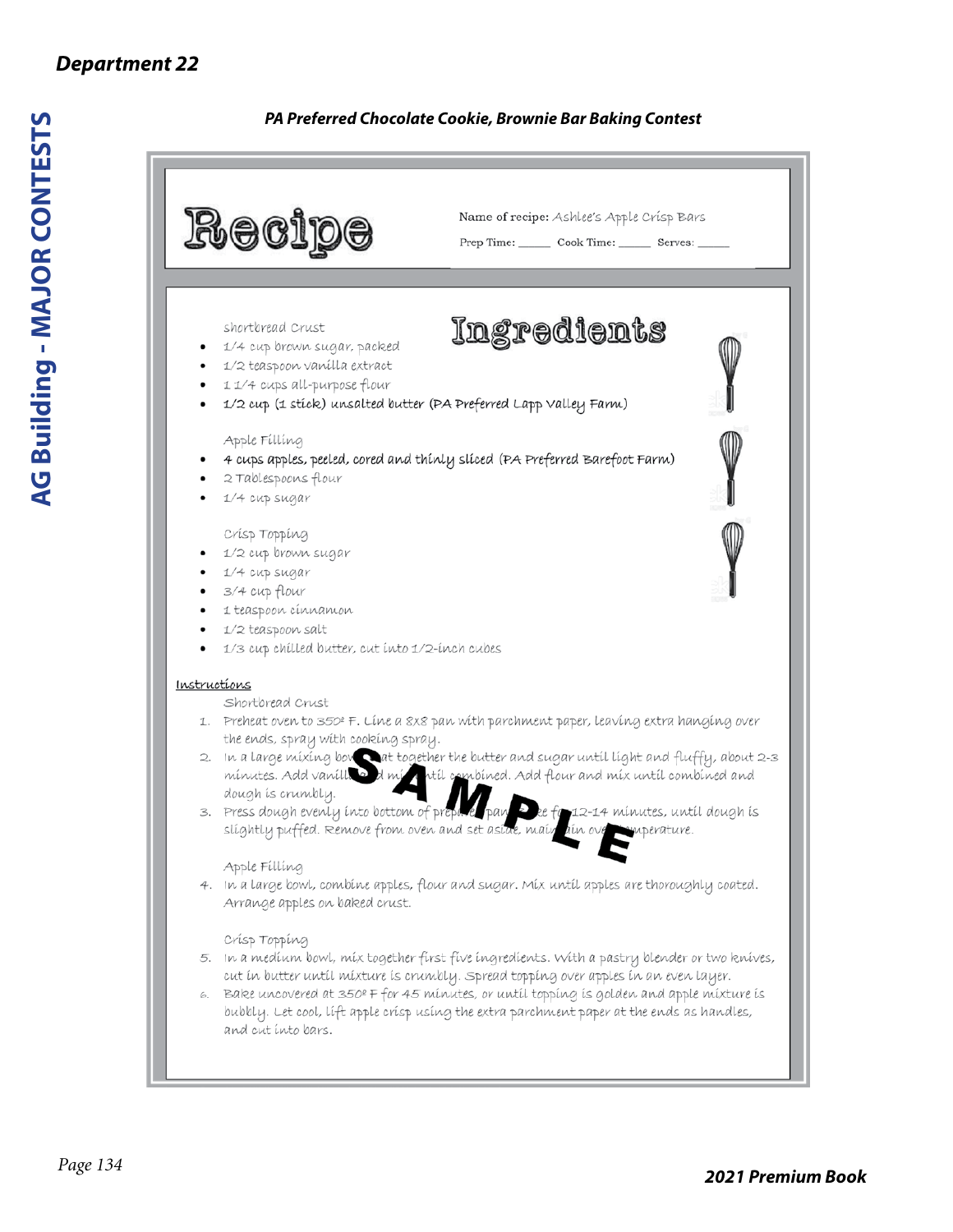

## *Youth Poster Contest*

## **Winner from each age group will compete in the State Competition.**

All posters will become the property of the Pennsylvania Department of Agriculture for possible future promotional activities at the PA Farm Show and PA State Association of County Fairs. Any duplication of posters from previous years will be disqualified. Posters will not be returned.

- 1. Only one poster may be submitted per exhibitor per age group. Exhibitors must be in these age groups as of June 1 of the current fair season to qualify.
- 2. The poster size must be either  $14 \times 22$  or  $14 \frac{1}{2} \times 22$  inches. Other sizes will not be accepted for judging.
- 3. This year's theme is *"Cultivating Tomorrow"* Contestants are asked to submit artwork that celebrates the ways in which the commonwealth's diverse agriculture industry has shaped our communities and contributed to Pennsylvania's standing as a worldwide leader in agricultural, food and lumber production. Exhibitors using other themes will be disqualified.
- 4. Only one poster per exhibitor.
- 5. Posters will be evaluated on use of the theme, visual appearance and creativity in relation to the exhibitor's age.
- 6. Premium checks at the state competition are: 1<sup>st</sup> place \$100,  $2^{nd}$  place \$75, 3<sup>rd</sup> place \$50. These checks will be presented by the Pennsylvania Department of Agriculture to the winners in each age category.

## *Premium: 1st \$10.00*

| <b>Class</b> |            |
|--------------|------------|
| 6.           | Ages 8-11  |
| 7.           | Ages 12-14 |
| 8.           | Ages 15-18 |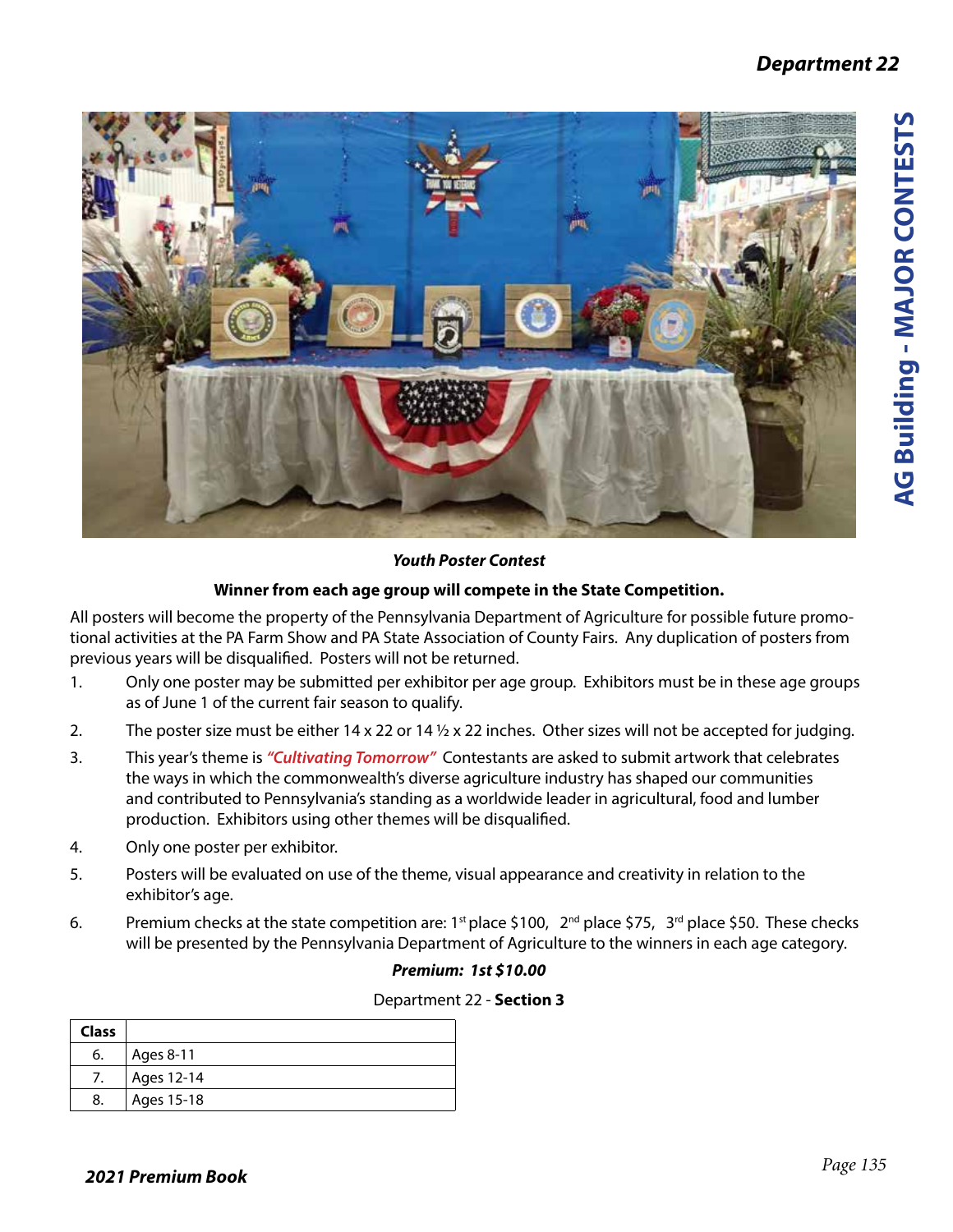## *Pedal Tractor Pull*

Pedal tractor pull will be held on Saturday (the last day of the Fair) at 1:00. Separate entry forms provided.

#### *PREMIUMS: 1st Ribbon 2nd Ribbon 3rd Ribbon 4th Ribbon 5th Ribbon*

#### Department 22 - **Section 3**

| <b>Class</b> |                           |
|--------------|---------------------------|
| 9.           | Boys, 3 – 4 Years Of Age  |
| 10.          | Girls, 3 - 4 Years Of Age |
| 11.          | Boys, 5 – 6 Years Of Age  |

| 12. | Girls, $5 - 6$ Years Of Age |
|-----|-----------------------------|
| 13. | Boys, $7 - 8$ Years Of Age  |
| 14. | Girls, $7 - 8$ Years Of Age |



#### *Section 3 Major Contests*

1. Only one entry may be submitted per exhibitor.

#### *PREMIUMS: 1st \$10.00 2nd Ribbon 3rd Ribbon*

Department 22 - **Section 3**

#### **Class**

- 15. **SNOWMAN CONTEST** Must be self-standing no smaller than 2' or taller than 4'. Snowman may be made of any material
- 16. **WINDOW PANE CONTEST** Must be an original creation using the window pane (single or multiple panes) from  $\frac{1}{2}$  of a double window whether it be old or new.
- 17. **PALLET CRAFT** A Pallet craft of your choice.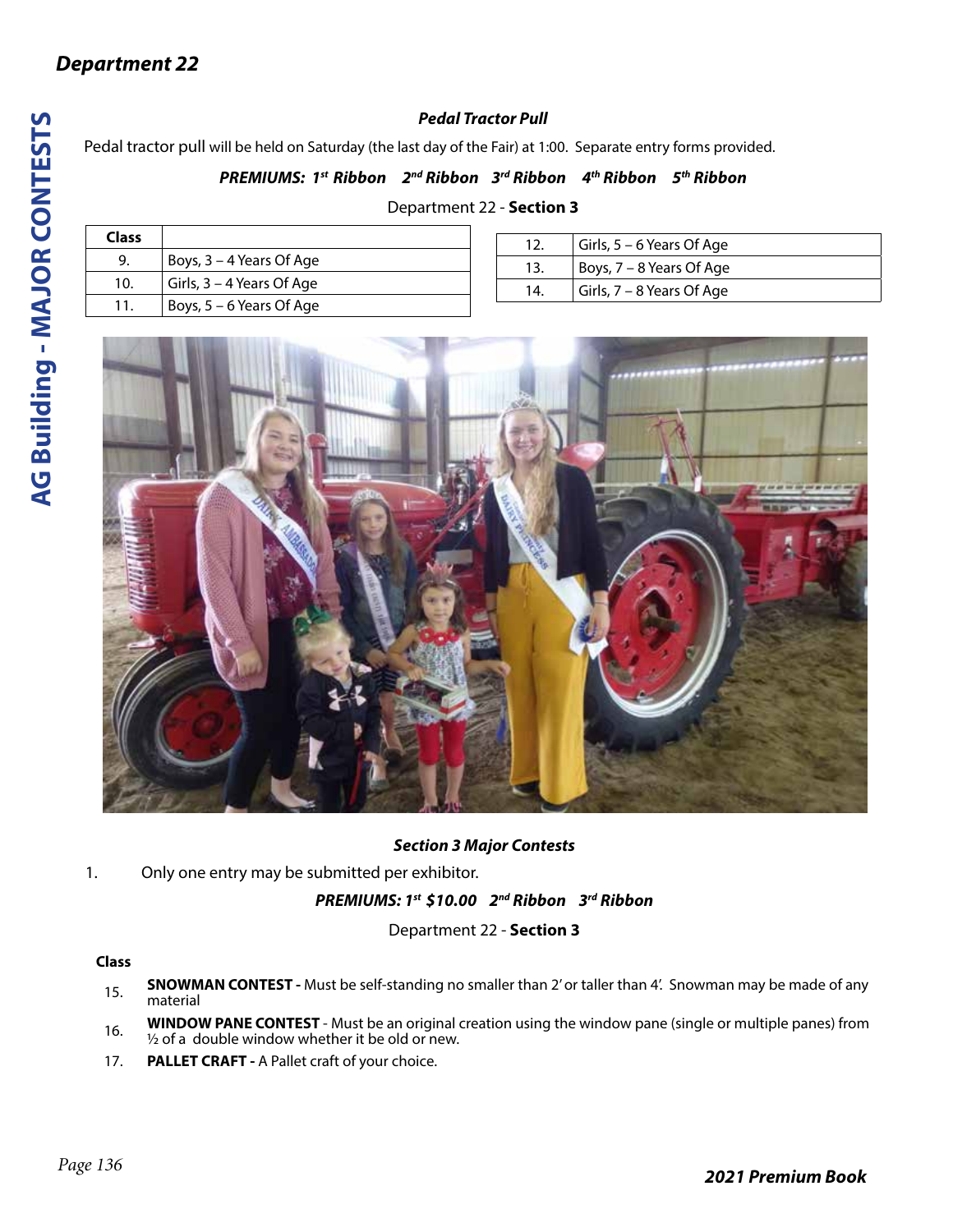## *Department 22 - Section 3 Major Contests*

## *Crop Art*

This contest calls for entrants to create a piece of artwork entirely out of dry seeds and beans. Entries in this category would include but are not limited to portraits, landscapes, and other pictures that would normally be painted.

 The natural color of the seeds and beans provides the only pigment to the pictures as no paint or dyes are allowed.

## *THE FOLLOWING FACTORS ARE USED FOR JUDGING:*

- • OVERALL ARTISTIC MERIT,
- • CLEVERNESS OF SUBJECT,
- **TECHNIOUE,**
- • ORIGINALITY, and
- • SKILL.
- 1. Only one entry may be submitted per exhibitor.
- 2. Only seeds and beans that are used for crops that can be grown in Pennsylvania may be used.
- 3. No portion of the seedpod is to be used in the artwork.
- 4. The artwork is to be completely and exclusively created from whole and unadulterated naturally colored seeds and beans.
- 5. Seeds should be affixed permanently to the flats stiff surface such as foam core with a clear or invisible adhesive. A clear protective finish may be applied.
- 6. Seeds may be layered or partially layered on top of one another.
- 7. Crop Art pictures maybe any size or shape but no bigger than 14 ½" x 22". Other sizes will not be accepted for judging. It is not necessary that the board be rectangular. Pictures may have frames but frames are not required. There should not be glass or plastic covering the artwork.

## *PREMIUMS: 1st \$10.00 2nd Ribbon 3rd Ribbon*

Department 22 - **Section 3 - Class 18**



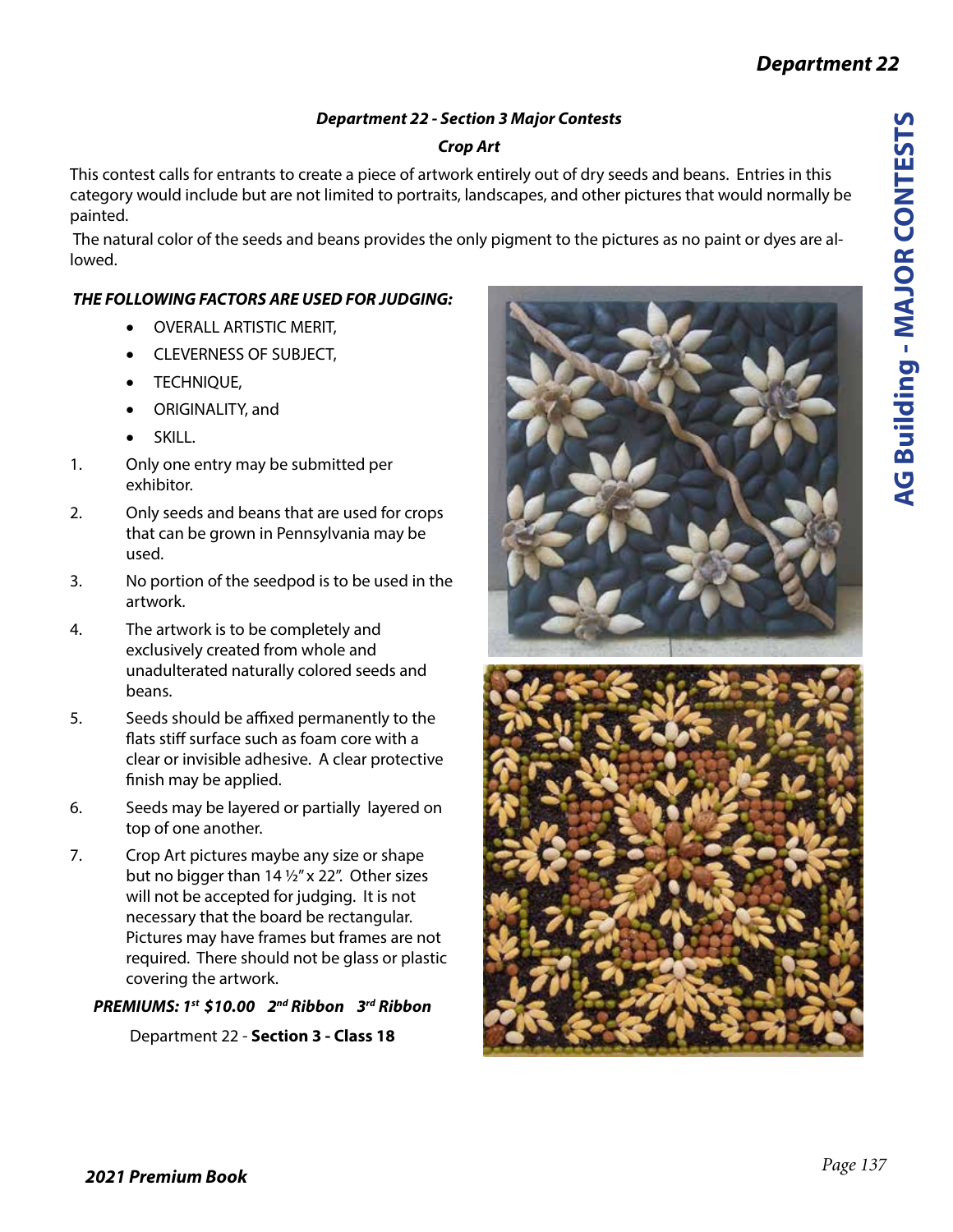## *Hay Hauling Contest*

#### *Monday, approximately, 7:30 PM, Following the Horse Show*

## **Raymond Niebauer – Coordinator**

The course will be set and reviewed the day of the contest. Teams will load hay bales onto the bed of a Pick-Up Truck and drive through an obstacle course set up in the Arena. THE BEST TIME WILL WIN!

#### **Entry Fee: \$15.00 Per Team**

#### **Teams must be pre -registered with entry fee paid.**

#### **Teams will be picked "First Come First Served" by date.**

#### **RULES**

- 1. The team name must be submitted with each contestant registration. To be eligible for premium payout each contestant must submit a complete registration form.
- 2. Teams must consist of 3 members: One must be female and One the age of 17 or under
- 3. The truck bed must be the regular 6 or 8 foot bed. Flat beds will not be permitted.
- 4. Seat belts must be worn whenever the vehicle is in motion.
- 5. Drivers must be legally licensed to drive and have valid registration and insurance.
- 6. The course will consist of 42 Bales of Hay.
- 7. Lost bales will have a one minute penalty, and any un-retrieved bales will have a two minute penalty.
- 8. Contestants may only participate on 1 team.

## *PREMIUMS: 1st \$45.00*

## Department 22 - **Section 3 - Class 30**



**AG Building - MAJOR CONTESTS**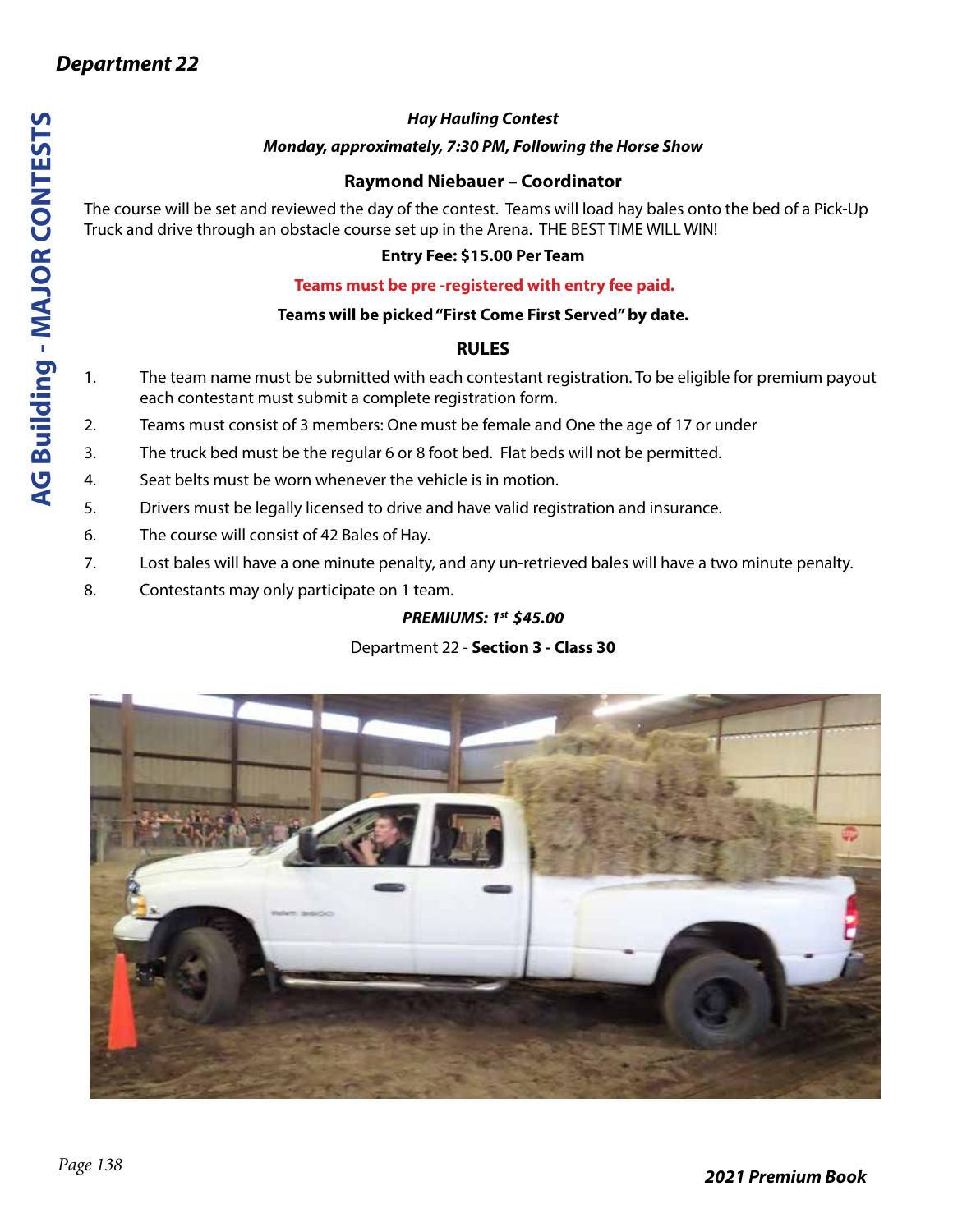## *Stone-boat (Wood Sled) Hay Hauling Contest*

*Saturday, 6:00 PM*

**Jason Schrader – Coordinator**

#### **Rules – YOUTH ONLY**

To be eligible for premium payout each contestant must submit a complete registration form. Teams must consist of 2 members ages 8-15.

## **Registration fee \$10.00 per Team**

 **Teams must be pre -registered with entry fee paid.**

#### **Teams will be picked "First Come First Served" by date.**

#### **Garden Tractors:**

- 1. Any Year, 15 HP or less
- 2. Garden tractors may participate more than twice but with different team members.
- 3. Contestants may only participate once.
- 4. Garden tractors will use 3 bales of hay.

Department 22 - **Section 3 - Class 31**

*PREMIUMS: 1st \$10.00*

*Power Wheels Demo Derby 6 pm Friday September 10th*

Four (4) balloons will be attached by staff. The object is to pop balloons. The last one left with the most balloons is the winner.

Powers are to be taken to the livestock gate on Friday at 5:30. You will be met at the gate and the unit will be taken to the tent in front of the sheep barn.

#### **RULES**

- 1. At all times remember this is for kids!!
- 2. Any regular electric Power Wheels is allowed.
- 3. Pictures of the participant might be used on social media.
- 4. Kids 3-8 years of age may participate.
- 5. All Participates must be accompanied by an adult.
- 6. All doors and tailgates must be strapped shut. No sharp edges. Use zip ties or duct tape or other flexible product for making them stay shut.
- 7. Decorative changes can be made to the Power Wheel to make it look like a derby car; however, there can be no reinforcement to the power wheel. Changes and additions are only decorative.
- 8. Each heat will be given 5-minute time limit. If at the end of the heat, there is more than one contestant with balloons un-popped; heat will be declared a tie.